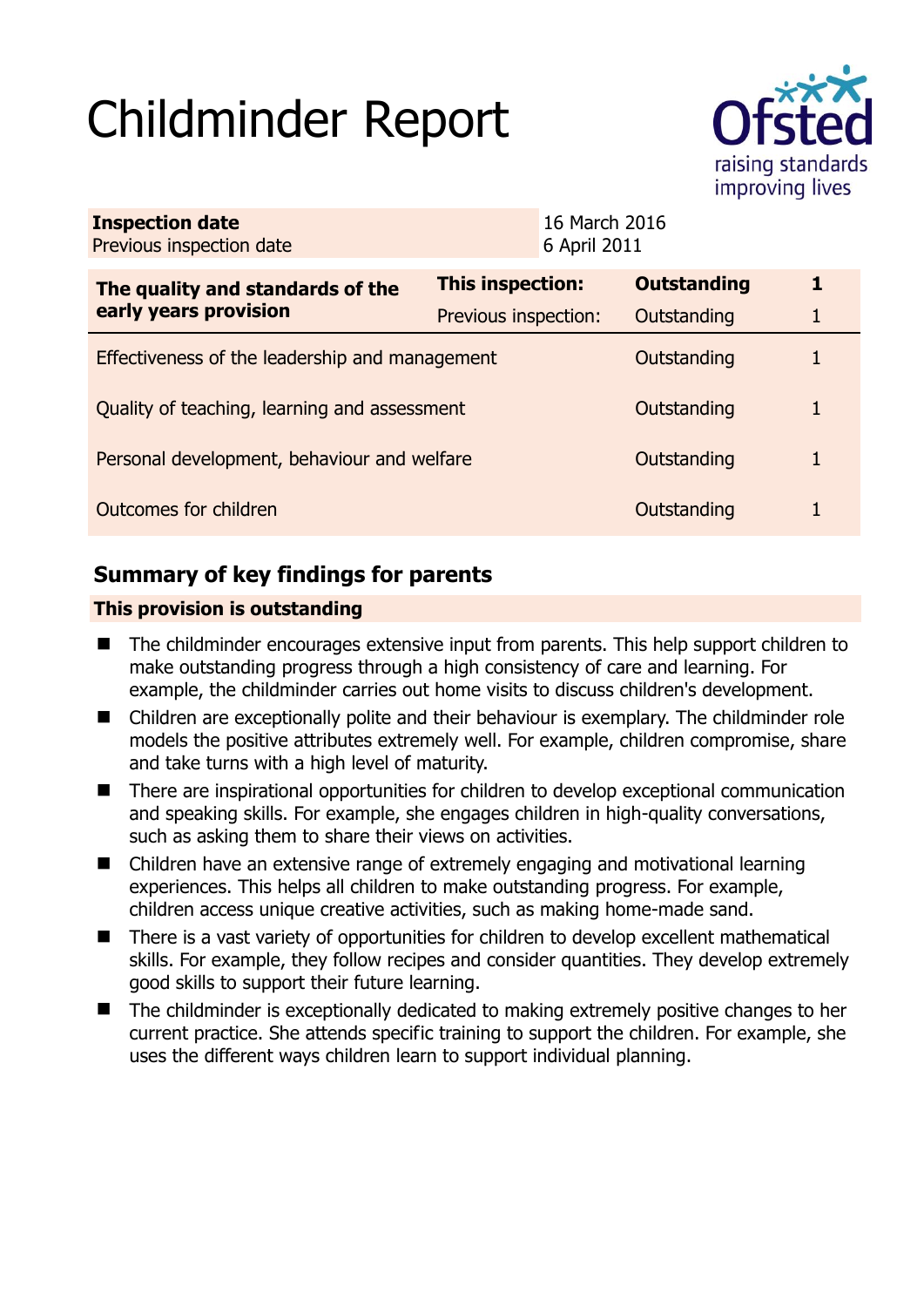## **What the setting needs to do to improve further**

## **To further improve the quality of the early years provision the provider should:**

 $\blacksquare$  strengthen the already excellent opportunities for children to explore their senses during their play and learning activities.

## **Inspection activities**

- The inspector viewed the areas of the childminder's home that children use.
- $\blacksquare$  The inspector observed the childminder interacting with children.
- The inspector sampled written documentation, including children's progress reports, policies and procedures.
- The inspector spoke to children, parents and the childminder, and took their views into account.

## **Inspector**

Kelly Hawkins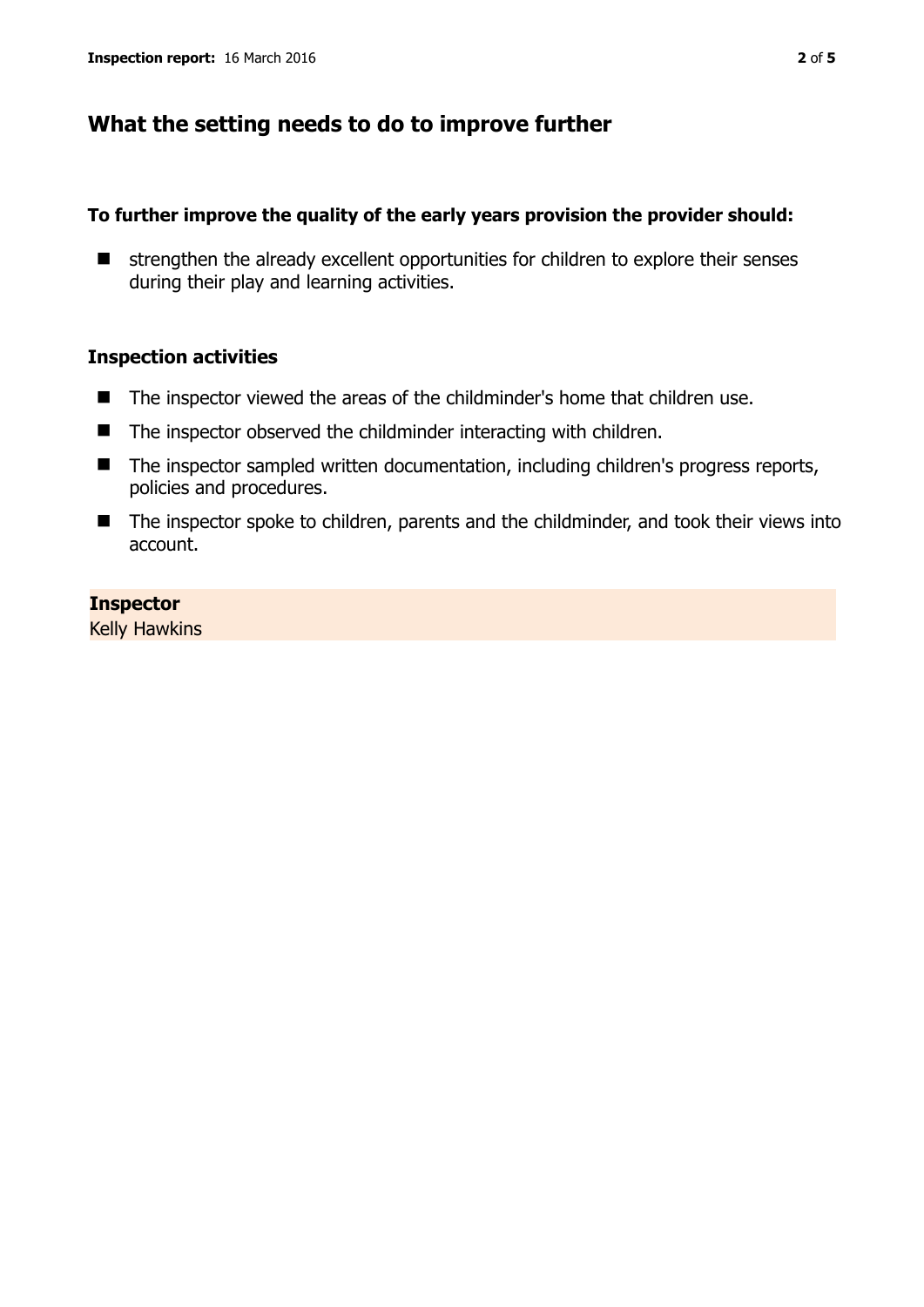## **Inspection findings**

### **Effectiveness of the leadership and management is outstanding**

The childminder is extremely well qualified and experienced. She continuously reflects on her practice. For example, she plans to extend the already excellent opportunities to develop children's sensory play. The childminder maintains excellent links with other childminders. For example, she attends regular groups to network and share ideas. The childminder maintains close links with teachers and supports children through an extremely good consistency of learning. For example, children engage in letter-sound sessions similar to the school. The childminder has an extensive knowledge of how to protect children's welfare and knows who to contact if she has concerns. Children are fully involved in managing risk and develop exceptional knowledge of how to keep themselves and others safe. For example, they take turns to have responsibility to lead others across the road safely. Safeguarding is effective.

## **Quality of teaching, learning and assessment is outstanding**

The childminder uses her excellent knowledge of children's development to support her inspirational planning. She fully includes children in planning. For example, she incorporates their current interests of dinosaurs into play as they make a prehistoric land. The childminder tracks and monitors children's progress exceptionally well and promptly highlights any gaps to support them to close. The childminder extends children's learning exceptionally well. For example, during outdoor play, children further explore shapes as they make shadow puppets in the sun and children make snow scenes to extend interest in their favourite film. Children access an extensive range of creative materials to build upon their imagination. For example, they paint using freezer bags and explore different ways to make marks.

#### **Personal development, behaviour and welfare are outstanding**

Children have an exceptional level of well-being and self-esteem. The childminder has extremely good relationships with the children, supporting them to feel that they belong. They develop excellent physical well-being and have exceptional opportunities to develop their physical abilities. For example, they help prepare organic foods delivered and participate in challenging physical activities, such as visits to adventure parks and negotiating climbing walls. Children show inspirational understanding of others within the community. For example, they bake bread from around the world, and participate in regular fundraising to raise awareness for others less fortunate than themselves.

#### **Outcomes for children are outstanding**

Children have an excellent understanding of early reading and writing. For example, children engage in role play and extend learning as they write their own signs and recipes. This helps prepare them extremely well for the move to school.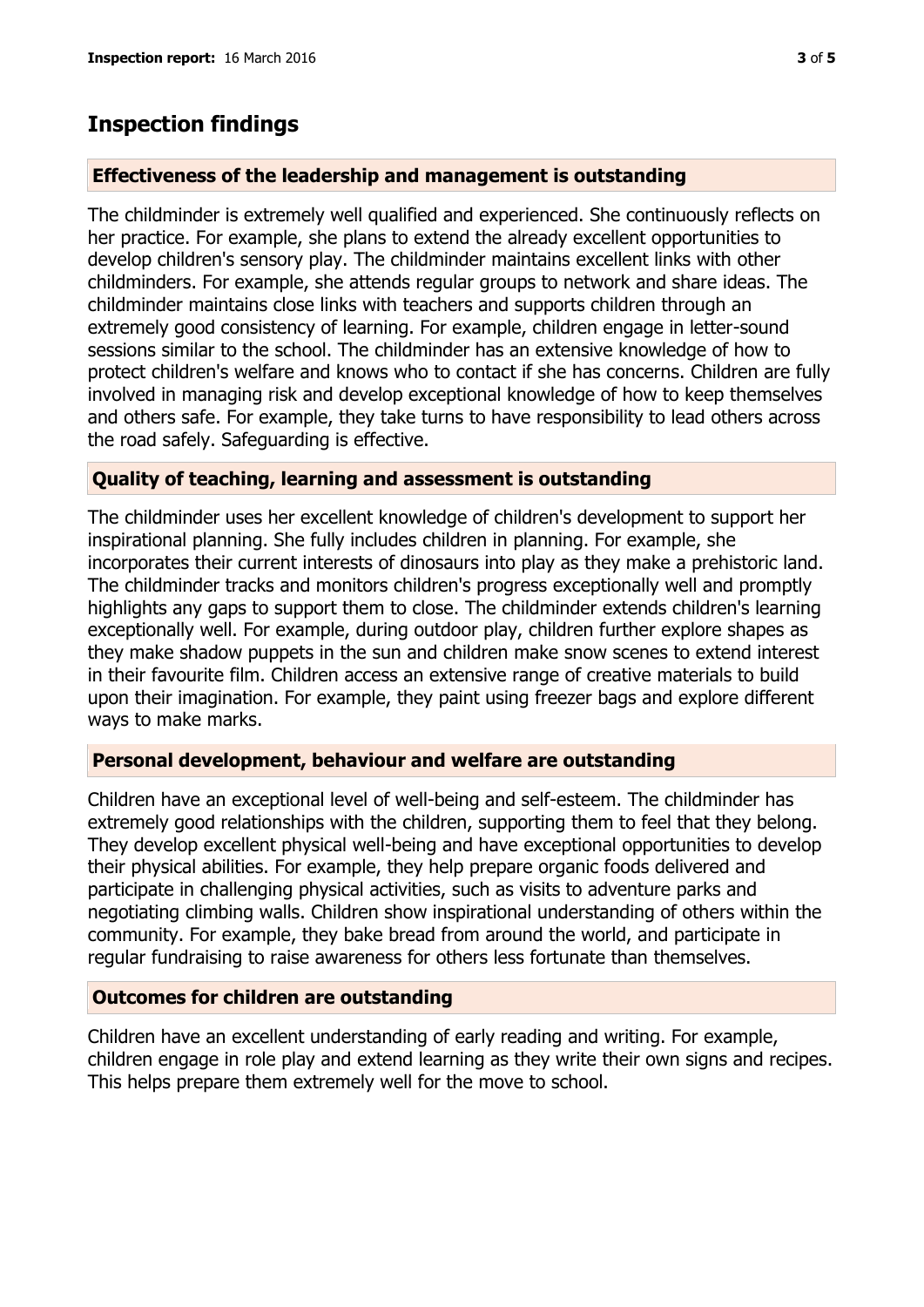# **Setting details**

| Unique reference number       | EY345144                                                                             |  |
|-------------------------------|--------------------------------------------------------------------------------------|--|
| <b>Local authority</b>        | Greenwich                                                                            |  |
| <b>Inspection number</b>      | 827545                                                                               |  |
| <b>Type of provision</b>      | Childminder                                                                          |  |
| Day care type                 | Childminder                                                                          |  |
| <b>Registers</b>              | Early Years Register, Compulsory Childcare<br>Register, Voluntary Childcare Register |  |
| Age range of children         | $2 - 3$                                                                              |  |
| <b>Total number of places</b> | 6                                                                                    |  |
| Number of children on roll    | $\overline{2}$                                                                       |  |
| <b>Name of provider</b>       |                                                                                      |  |
| Date of previous inspection   | 6 April 2011                                                                         |  |
| <b>Telephone number</b>       |                                                                                      |  |

The childminder registered in 2007. She lives in Eltham, in the London Borough of Greenwich. The childminder cares for children Monday to Friday, from 8am to 6pm, all year round. The childminder receives funding to provide free early education for children aged two, three and four years. She holds a Bachelor of Arts Honours degree in Early Years.

This inspection was carried out by Ofsted under sections 49 and 50 of the Childcare Act 2006 on the quality and standards of provision that is registered on the Early Years Register. The registered person must ensure that this provision complies with the statutory framework for children's learning, development and care, known as the Early Years Foundation Stage.

Any complaints about the inspection or the report should be made following the procedures set out in the guidance 'Complaints procedure: raising concerns and making complaints about Ofsted', which is available from Ofsted's website: www.gov.uk/government/organisations/ofsted. If you would like Ofsted to send you a copy of the guidance, please telephone 0300 123 4234, or email enquiries@ofsted.gov.uk.